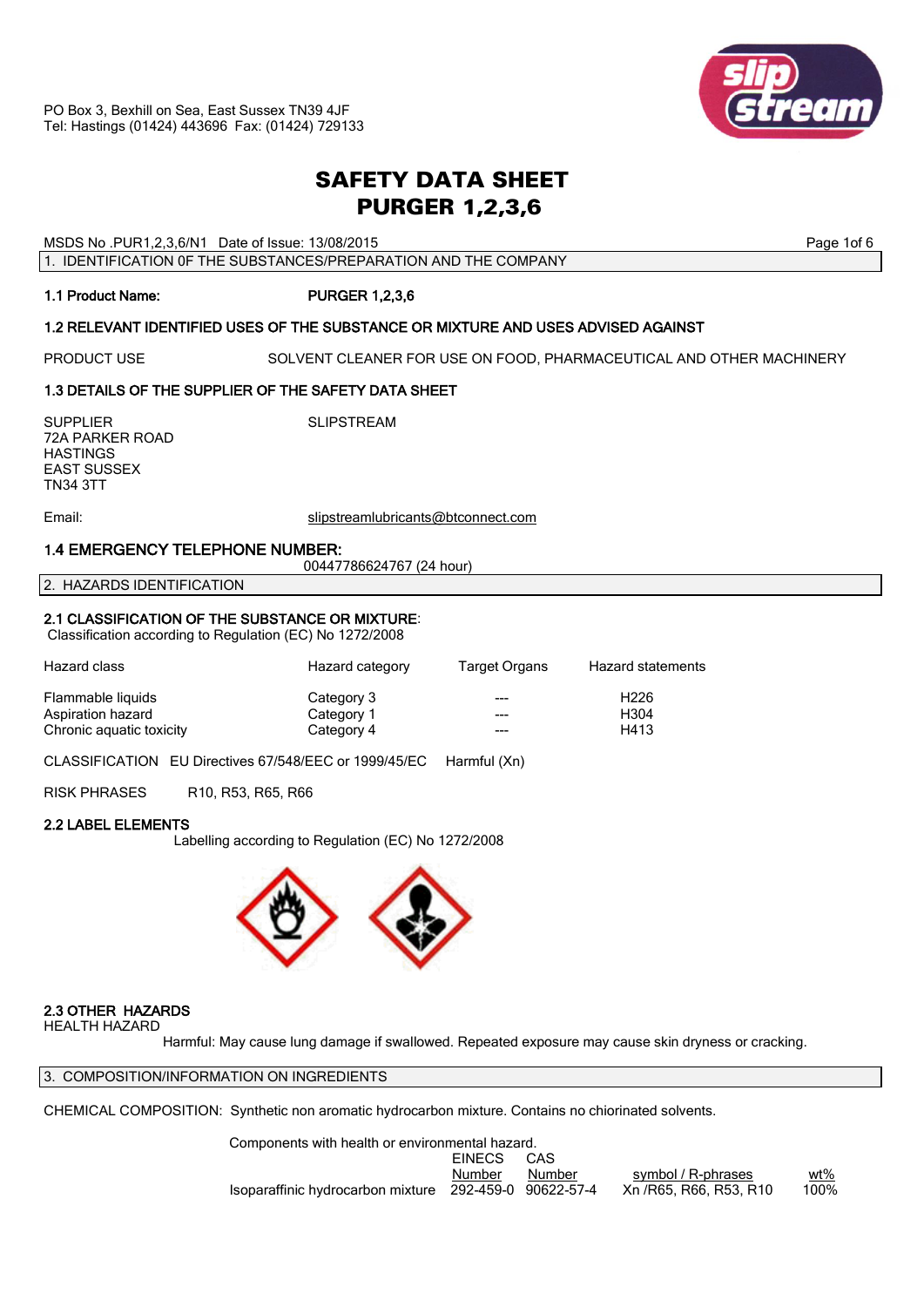#### MSDS No .PUR1,2,3,6/N1 Date of Issue: 13/8/2015 Page 2 of 6 4. FIRST AID MEASURES

#### 4.1 DESCRIPTION OF FIRST AID MEASURES

| <b>EYES</b>       | Flush thoroughly with large amounts of running water for at least 15 minutes and obtain medical<br>attention if irritation persists.                         |
|-------------------|--------------------------------------------------------------------------------------------------------------------------------------------------------------|
| <b>SKIN</b>       | Wash with soap and water. DO NOT use petrol or solvents. Remove contaminated clothing.<br>Wash clothing before reuse.                                        |
| <b>INGESTION</b>  | If appreciable quantity is swallowed, seek medical aid. DO NOT induce vomiting.<br>The danger here is possible aspiration of vomited product into the lungs. |
| <b>INHALATION</b> | Move to fresh air and obtain medical attention if symptoms persist                                                                                           |
| <b>INGESTION</b>  | If appreciable quantity is swallowed, seek medical aid.<br>DO NOT induce vomiting. The danger here is possible aspiration of vomited product into the lungs. |

# 5. FIRE FIGHTING MEASURES 5.1 EXTINGUISHING MEDIA: Alcohol-resistant foam, Dry powder, Carbon dioxide (CO<sub>2)</sub>, water fog.

UNSUITABLE EXTINGUISHING MEDIA Water jets

5.2 SPECIAL HAZARDS ARISING FROM THE SUBSTANCE OR MIXTURE In combustion emits flumes of carbon monoxide  $(CO)$  and carbon dioxide  $(CO<sub>2</sub>)$ 

5.3 ADVICE FOR FIRE-FIGHTERS Wear self-contained breathing apparatus. Wear protective clothing to prevent contact with skin and eyes.

## 6. ACCIDENTAL RELEASE MEASURES

#### 6.1 PERSONAL PRECAUTIONS, PROTECTION EQUIPMENT AND EMERGENCY PROCEDURES

Personal precautions.See Section 8 Exposure Control/ Personal Protection.

#### 6.2 ENVIRONMENTAL PRECAUTIONS

. Do not discharge into drains, surface and ground water. Contain spillage.

#### 6.3 METHODS AND MATERIALS FOR CONTAINMENT AND CLEANING UP

Mop up or absorb onto inert material for disposal according to national or local regulations for oily waste.

6.4 REFERENCE TO OTHER SECTIONS: See Section 4 First aid Measures and Section 10 Stability and Reactivity.

#### 7. HANDLING AND STORAGE

.

#### 7.1 PRECAUTIONS FOR SAFE HANDLING

 Keep container tightly closed. Ensure adequate ventilation. Avoid contact with eyes and Skin DO NOT SMOKE. SEE SECTION 11

7.2 CONDITIONS FOR SAFE STORAGE, INCLUDING ANY INCOMPATIBILLTIES. Store in suitable labelled containers in a well-ventilated and dry area away from sources of direct heat. Keep containers closed when not in use. Store below 40.C.

7.3 SHELF LIFE Minimum shelf life of 3 years from date of manufacture.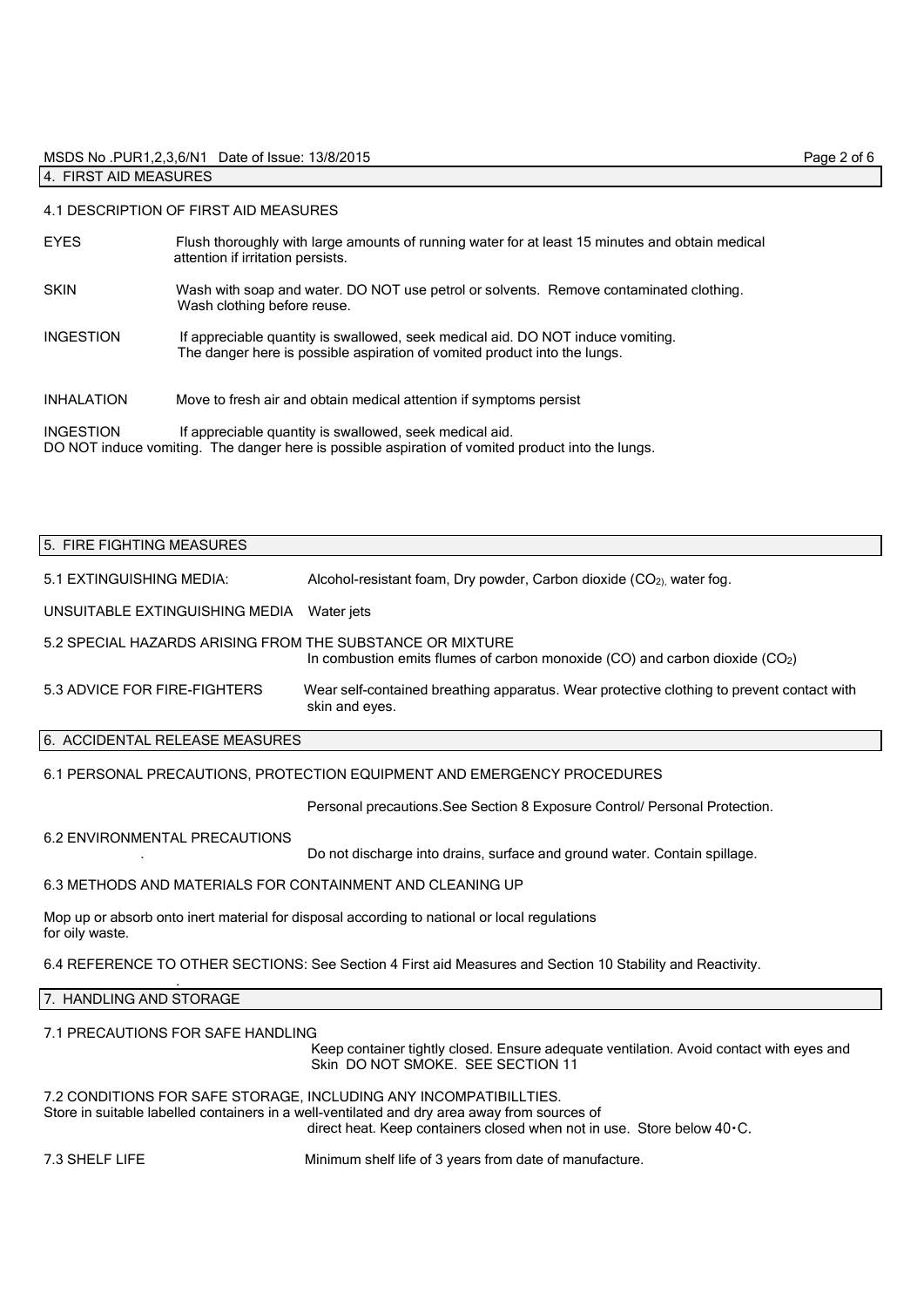| MSDS No. PUR1, 2, 3, 6/N1 Date of Issue: 13/8/2015 | Page3 of 6 |
|----------------------------------------------------|------------|
| 8. EXPOSURE CONTROLS/PERSONAL PROTECTION           |            |
|                                                    |            |

| 8.1 CONTROL PARAMETERS                             | No official exposure limit for this material.                                                                                                                 |  |
|----------------------------------------------------|---------------------------------------------------------------------------------------------------------------------------------------------------------------|--|
| 8.2 EXPOSURE CONTROL                               |                                                                                                                                                               |  |
| Respiratory protection                             | If use in a confined space or in an unventilated room it may be prudent to wear a suitable<br>respiratory with a type A filter for organic gases and vapours. |  |
| Hand protection                                    | Wear protective gloves                                                                                                                                        |  |
| Eyes protection                                    | Wear goggles or safety glasses with side shields.                                                                                                             |  |
| Skin protection<br>protective clothing and gloves. | Short term exposure is not considered hazardous. If prolonged contact is envisaged wear                                                                       |  |

## 9. PHYSICAL AND CHEMICAL PROPERTIES

## 9.1INFORMATION ON BASIC PHYSICAL AND CHEMICAL PROPERTIES

| APPEARANCE<br><b>COLOUR</b><br><b>ODOUR</b><br><b>EVAPORATION RATE</b><br><b>VAPOUR PRESSURE:</b> | Clear water white Liquid<br><b>Water White</b><br>Characteristic.<br>Negligible<br>0.1 kPa (approx) at 20 · C.<br>0.3 kPa (approx) at $38 \cdot C$<br>0.6 kPa (approx) at $50 \cdot C$ |
|---------------------------------------------------------------------------------------------------|----------------------------------------------------------------------------------------------------------------------------------------------------------------------------------------|
| VAPOUR DENSITY (air = 1) :                                                                        | >100                                                                                                                                                                                   |
| <b>EXPLOSIVE LIMITS IN AIR:</b>                                                                   | $0.6 - 7.0$ vol%                                                                                                                                                                       |
| <b>FREEZING POINT</b>                                                                             | Below -50°C                                                                                                                                                                            |
| <b>BOILING POINT RANGE</b>                                                                        | 150-220°C                                                                                                                                                                              |
| <b>FI ASH POINT</b>                                                                               | $>40^{\circ}$ C                                                                                                                                                                        |
| AUTO IGNITION TEMPERATURE                                                                         | $>200^{\circ}$ C                                                                                                                                                                       |
| <b>DENSITY</b>                                                                                    | $0.720 - 0.80$ g/cm3 (15°C)                                                                                                                                                            |
| <b>SOLUBILITY IN WATER</b>                                                                        | Negligible                                                                                                                                                                             |

## 9.2 OTHER INFORMATION

MOLECULAR WEIGHT 164 g/mol

## 10. STABILITY AND REACTIVITY

## 10.1 REACTIBILITY

No reaction under recommended storage conditions.

## 10.2 CHEMICAL STABILITY

Stable under recommended storage conditions

#### 10.3 POSSIBILITY OF HAZARDOUS REACTIONS

• None known

## 10.4 CONDITIONS TO AVOID

Excessive heat. High energy sources of ignition. Heat. Sparks. Open flames. Other sources of ignition.

## 10.5 INCOMPATIBLE MATERIALS

Material to avoid. Strong oxidizing agents.

## 10.6 HAZARDOUS DECOMPOSITION

No information available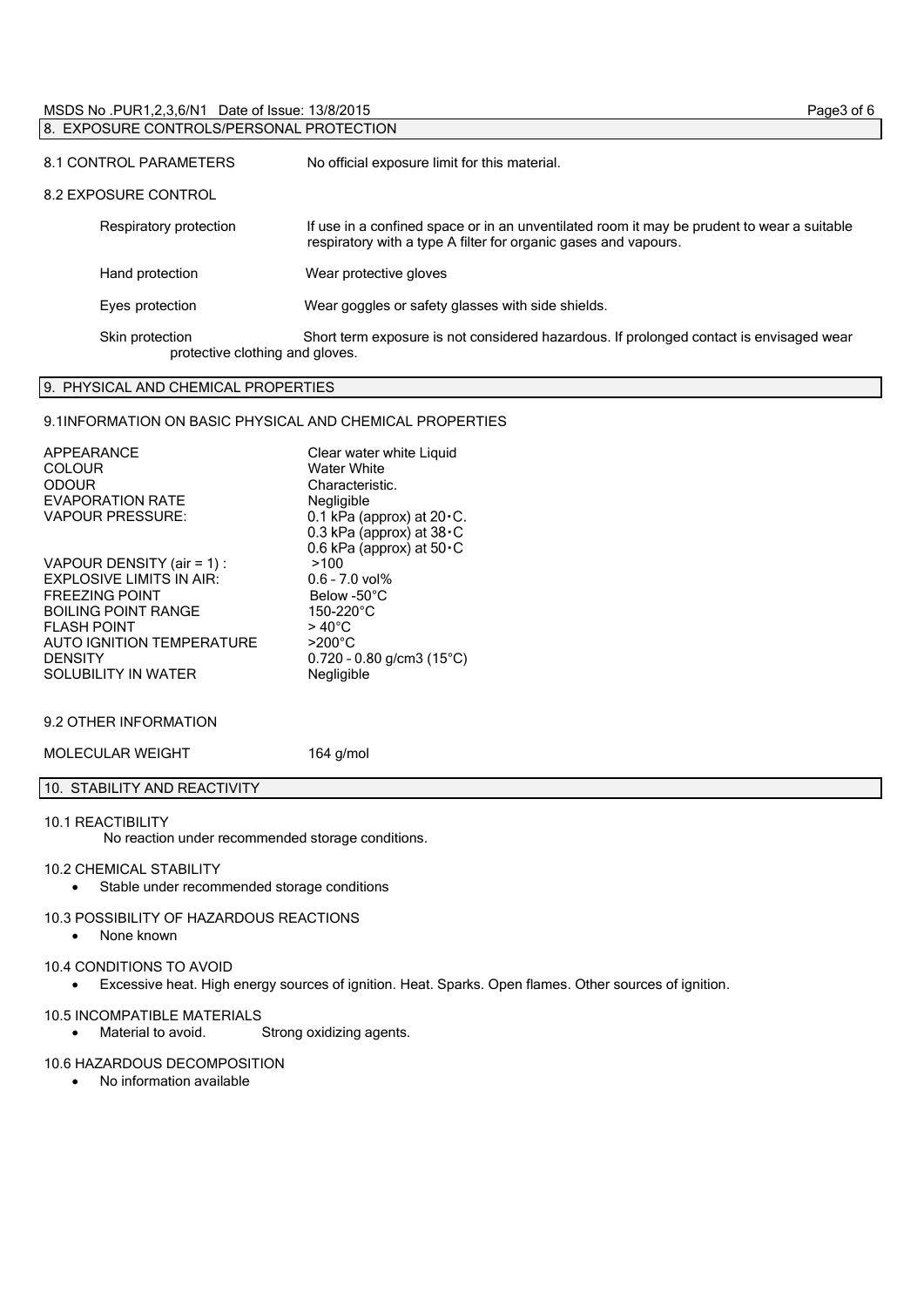Acute toxicity

ORAL LD50 : > 5000 mg/kg (rat) Slightly toxic

11.1 INFORMATION ON TOXICOLOGICAL EFFECTS

INHALATION LC50 : > 5000 mg/l (rat; 8 h) Slightly toxic

DERMAL LD50 : > 5000 mg/kg (rabbit) Slightly toxic

SKIN The product does not contain any substance listed by OSHA, NTP or IARC Monograph as a carcinogen.

## 11.2 SYMPTONS / ROUTES OF EXPOSURE

- EYE CONTACT: May cause mild irritation but does not injure eye tissue.
- SKIN CONTACT: Occasional brief contact will not cause significant irritation unless evaporation is impeded.
- Repeated and/or prolonged contact will defat the skin and may cause mild irritation or dermatitis Primary skin irritant under closed or semi closed conditions. The product is not considered to be a dermal sensitizer.
- INHALATION: High vapour concentrations are irritating to the eyes and the respiratory tract, may cause headaches and dizziness, are anaesthetic and may have other central nervous system effects. Vapour LC50 (Rat) >5000 mg/kg slightly toxic.
- INGESTION: Minimal toxicity. Acute oral toxicity (LD50 rat) >5000 mg/kg slightly toxic (based on data for components). Small amounts aspirated into the lungs during ingestion or subsequent vomiting may cause bronchopneumonia or pulmonary oedema. SEE SECTION 4.).
- 12. ECOLOGICAL INFORMATION

12.1 TOXICITY

FISH LL0 : 1000 mg/l (Oncorhynchus mykiss; 96 h)

TOXICITY TO DAPHNIA AND OTHER AQUATIC INVERTEBRATES. EL0 : 1000 mg/l (Daphnia magna; 48 h)

ALGAE

 $\bullet$ 

EL0 : 1000 mg/l (Pseudokirchneriella subcapitata (green algae); 72 h)

NOELR : 1000 mg/l (Pseudokirchneriella subcapitata (green algae); 72 h)

## CHRONIC TOXICITY

AQUATIC INVERTEBRATES LOEC : 0.011 mg/l (Daphnia magna (Water flea); 21 d)

## 12.2 PERSISTANCE AND DEGRADABILITY

The product is insoluble and floats on water. The product evaporates easily from water surface.

## 12.3 BIOACCUMULATIVE POTENTIAL

Not bioaccumulate.

## 12.4 MOBILITY IN SOIL

- Readily absorbed by soil .
- 12.5 RESULTS OF PBT AND vPvB ASSESSMENT
	- Not considered to be PBT or vPvB.

## 12.6 OTHER ADVERSE EFFECTS

• Not known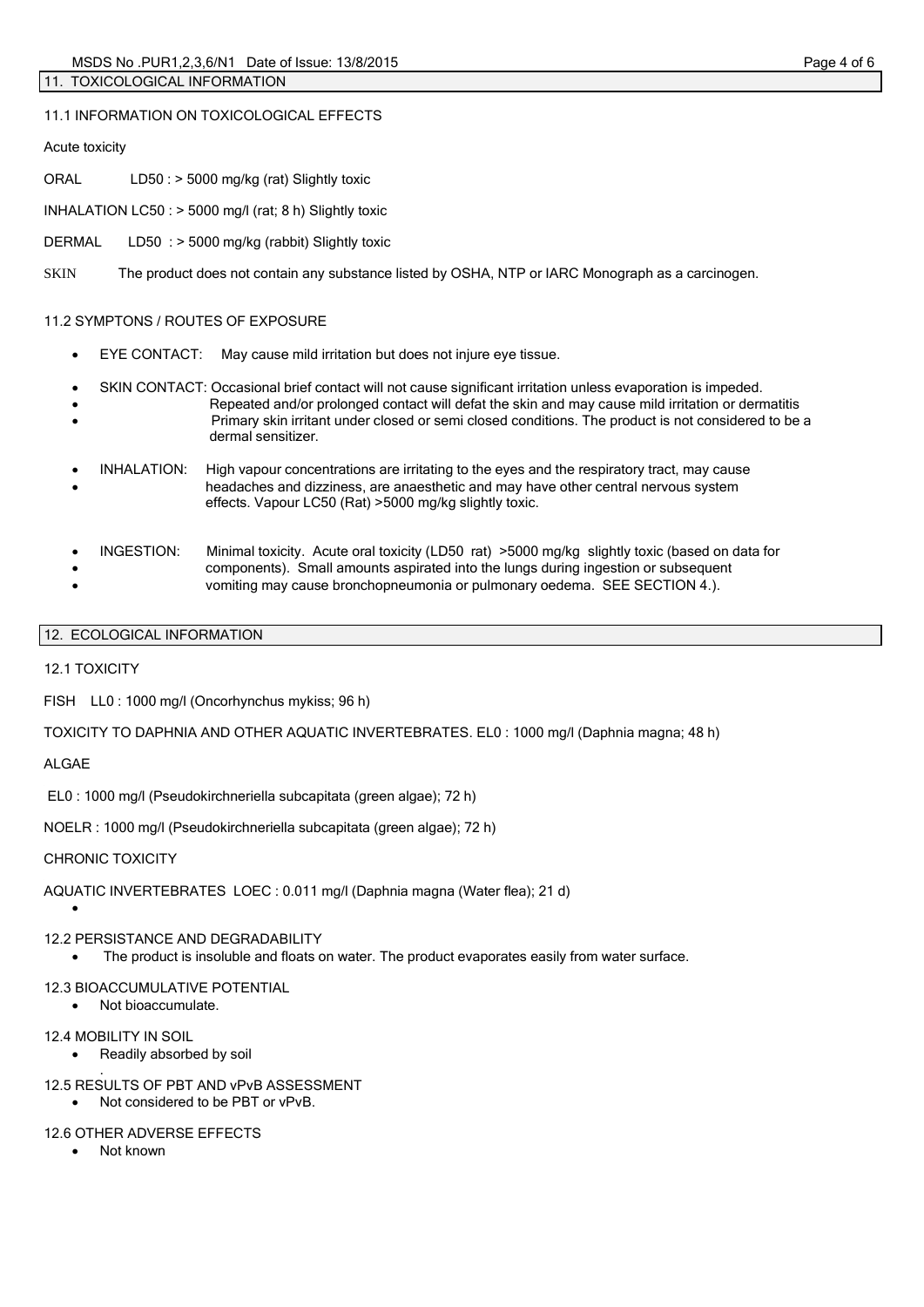#### 13.1 WASTE TREATMENT METHODS

| Product:                            | Disposal together with normal waste is not allowed. Special<br>disposal required according to local regulations. Do not let<br>product enter drains. Contact waste disposal services.                                                                                                |
|-------------------------------------|--------------------------------------------------------------------------------------------------------------------------------------------------------------------------------------------------------------------------------------------------------------------------------------|
| Contaminated packaging:             | Empty contaminated packagings thoroughly. They can be<br>recycled after thorough and proper cleaning. Packagings that<br>cannot be cleaned are to be disposed of in the same manner<br>as the product. Do not burn, or use a cutting torch on, the<br>empty drum. Risk of explosion. |
| European Waste:<br>Catalogue Number | No waste code according to the European Waste Catalogue<br>can be assigned for this product, as the intended use dictates<br>the assignment. The waste code is established in consultation<br>with the regional waste disposer.                                                      |

## 14. TRANSPORT INFORMATION

#### 14.1. UN NUMBER

3295

#### 14.2. UN PROPER SHIPPING NAME

ADR : HYDROCARBONS, LIQUID, N.O.S. RID : HYDROCARBONS, LIQUID, N.O.S. IMDG : HYDROCARBONS, LIQUID, N.O.S.

#### 14.3. TRANSPORT HAZARD CLASS(ES)

| ADR-Class<br>(Labels; Classification Code; Hazard<br>identification No; Tunnel restriction code) | 3; F1; 30; (D/E) |
|--------------------------------------------------------------------------------------------------|------------------|
| <b>RID-Class</b><br>(Labels; Classification Code; Hazard                                         | 3: F1: 30        |
| identification No)<br><b>IMDG-Class</b><br>(Labels; EmS)                                         | 3: F-E. S-D      |

#### 14.4. PACKAGING GROUP

| ADR        | : III |
|------------|-------|
| <b>RID</b> | : III |
| IMDG       | : III |

#### 14.5. ENVIRONMENTAL HAZARDS

Labeling according to 5.2.1.8 ADR : no Labeling according to 5.2.1.8 RID : no Labeling according to 5.2.1.6.3 IMDG : no Classification as environmentally hazardous according to 2.9.3 IMDG : no

#### 14.6. SPECIAL PRECAUTIONS FOR USER

Not applicable.

14.7. TRANSPORT in bulk according to Annex II of MARPOL 73/78 and the IBC Code

IMDG : Not applicable